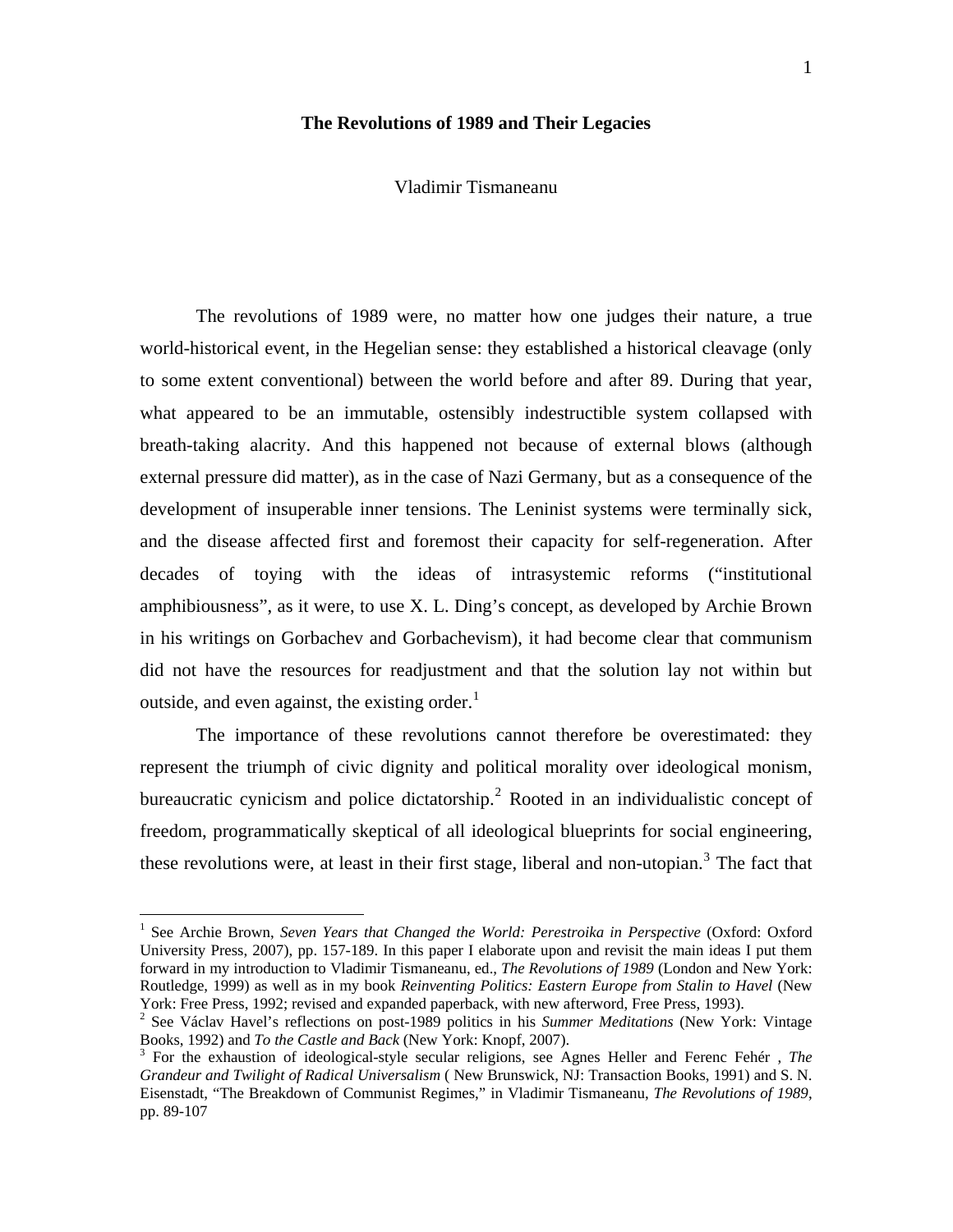the aftermath of these revolutions has been plagued by ethnic rivalries, unsavory political bickering, rampant political and economic corruption, and the rise of illiberal parties and movements, including strong authoritarian, collectivistic trends, does not diminish their generous message and colossal impact. And, it should be noted, it was precisely in the countries were the revolutions did not occur (Yugoslavia) or were derailed (Romania) that the exit from state socialism was particularly convoluted, tottering and in the long run problematic.

Remembering the real message of these revolutions, revisiting their main interpretations and a number of key pronouncements made by the revolutionaries themselves, is therefore a politically, morally, and intellectually useful exercise.<sup>[4](#page-1-0)</sup> We should not forget that what is now generally taken for granted, the end of Sovietism, was only a possibility, and not even a very likely one, at the beginning of 1989. True, some dissident thinkers (Andrei Amalrik, Ferenc Fehér , Agnes Heller, János Kis, Václav Havel, Jacek Kuron, Adam Michnik, Ivan Svitak) thought that the system was slowly decaying and that it had no future, but even they were not considering the collapse an immediate possibility.<sup>[5](#page-1-1)</sup> The whole philosophy of dissent—Michnik's "new evolutionism"-- was predicated on the strategy of long "penetration" of the existing system, the gradual recovery and restoration of the public sphere (the independent life of society) as an alternative to the all-embracing presence of the ideological party-state, and the practicing of anti-politics as a non-Machiavellian experience of authenticity, transparency, civility, and good-faith.<sup>[6](#page-1-2)</sup> Think of the subtitle of the extraordinarily influential collection of samizdat essays edited in the mid-1980s by Václav Havel: "Citizens against the State."<sup>[7](#page-1-3)</sup>

<span id="page-1-0"></span><sup>4</sup> See Krishan Kumar, *1989: Revolutionary Ideas and Ideals* (Minneapolis and London: University of Minnesota Press, 2001).

<span id="page-1-1"></span><sup>&</sup>lt;sup>5</sup> See Agnes Heller, "Toward Post-Totalitarianism," and Ivan Svitak, "A Future Without Communism," in Vladimir Tismaneanu and Judith Shapiro, eds, *Debates on the Future of Communism* (New York: Macmillan, 1991), pp. 50-55 and pp. 70-82.

<span id="page-1-2"></span><sup>&</sup>lt;sup>6</sup> See George Konrad, *Antipolitics* (San Diego and New York: Harcourt Brace Jovanovich, 1984); Miklos Haraszti**, "**The Independent Peace Movement and the Danube Movement in Hungary" in Vladimir Tismaneanu, ed., *In Search of Civil Society: Independent Peace Movements in the Soviet Bloc (*New York and London: Routledge, 1990), pp.71-87.

<span id="page-1-3"></span><sup>7</sup> See Václav Havel, et al., *The Power of the Powerless: Citizens against the State in Central-Eastern Europe* (Armonk, NY: M.E. Sharpe, 1990).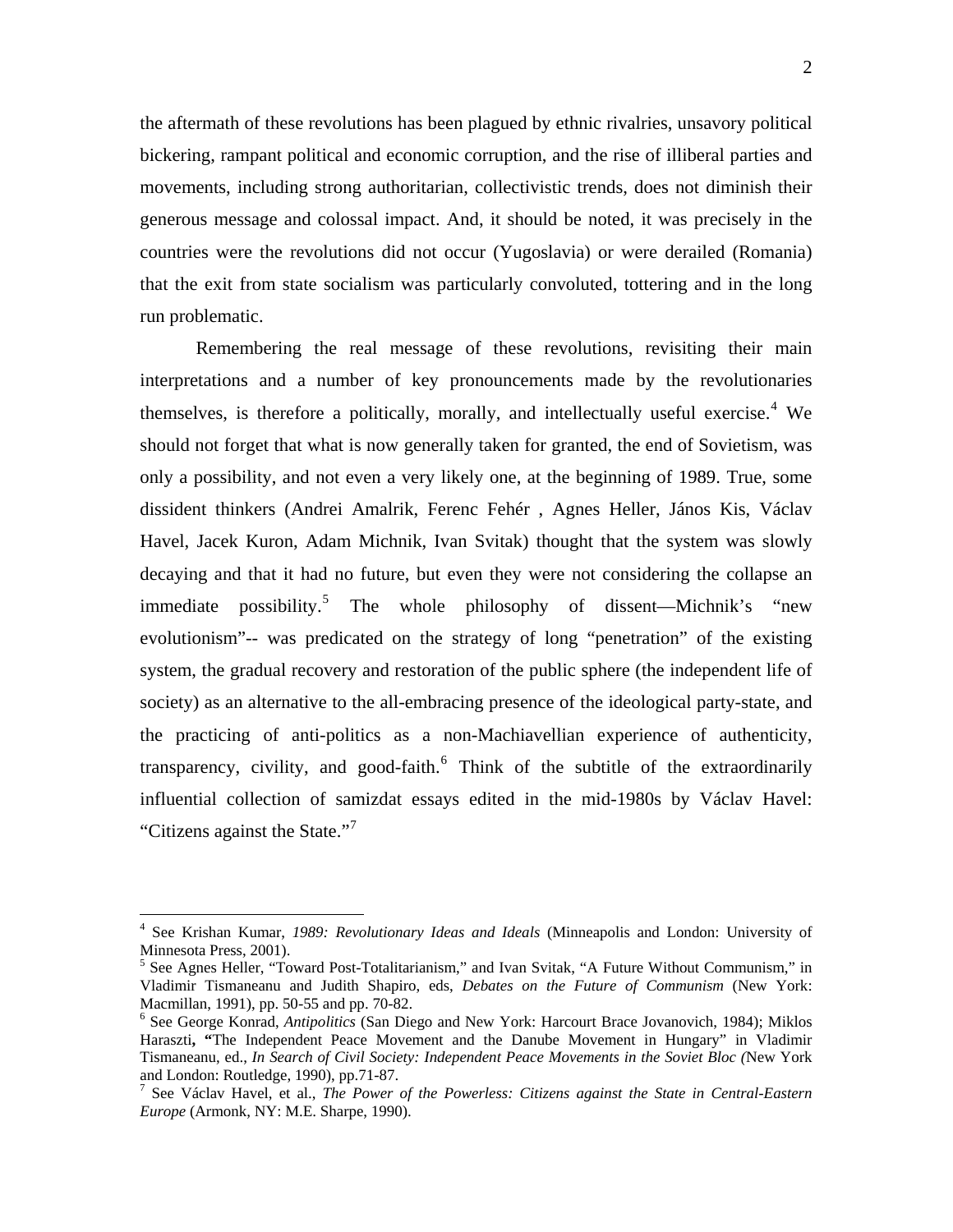The initial general temptation was to acclaim the role of dissidents in the break-down of Soviet-style regimes and the rise of civic initiatives from below.<sup>[8](#page-2-0)</sup> Euphoric accounts of the revolutionary wave, often compared to the 1848 "Spring of Nations", abounded, and Timothy Garton Ash offered some of the most eloquent articles along this line in his gripping contributions to the *New York Review of Books,* later collected in the volume *The Magic Lantern*. [9](#page-2-1) The dominant trend was to regard these revolutions as part of the universal democratic wave; indeed a confirmation of the ultimate triumph of liberal democratic values over collectivist-Jacobin attempts to control human minds. This vision inspired the reflections on the future of liberal revolution by political philosopher Bruce Ackerman for whom the dramatic changes in East and Central Europe were part of a global revival of liberalism. In other words, their success or failure would condition the future of liberalism in the West as well, because we live in a world of political, economic, and cultural-symbolic interconnectedness and interdependence.<sup>[10](#page-2-2)</sup>

Taken away by the exhilarating effects of the revolutionary turmoil, most observers preferred to gloss over the heterogeneous nature of the anticommunist movements: in fact, not all those who rejected Leninism did it because they were dreaming of an open society and liberal values. It was only after the disintegration of Yugoslavia and the velvet divorce that led to the breakup of Czechoslovakia into two countries (the Czech Republic and Slovakia) that scholars and policy-makers realized that the liberal promise of these revolutions should not be taken for granted and that the aftermath of communism is not necessarily liberal democracy.

Whether the term "revolutions" is the most appropriate to describe these changes is, of course, an open question. What is beyond dispute is the world-historical impact of the transformations inaugurated by the events of 1989 and the inauguration of a new vision of the political. In the profoundly insightful words of Timothy Garton Ash: "The year 1989 left realities. Yet there was something new; there was a big new idea, and that

<span id="page-2-0"></span> 8 See William Echikcson, *Lighting the Night* (New York: William Morrow, 1990); Vladimir Tismaneanu, *Reinventing Politics: Eastern Europe from Stalin to Havel* (New York: Free Press, 1993), paperback edition with a new afterword; Andrew Nagorski, *The Birth of Freedom: Shaping lives and Societies in the New Eastern Europe* (New York: Simon&Schuster, 1993); Ivo Banac, ed. *Eastern Europe in Revolution*  (Ithaca: Cornell University Press, 1992).

<span id="page-2-1"></span> $\overrightarrow{S}$  See Timothy Garton Ash, The Magic Lantern: The Revolutions of '89 Witnessed in Warsaw, Budapest, Berlin, and Prague (New York: Vintage Books, 1993).

<span id="page-2-2"></span><sup>&</sup>lt;sup>10</sup> See Bruce Ackerman, *The Future of Liberal Revolution* (New Haven: Yale University Press, 1992).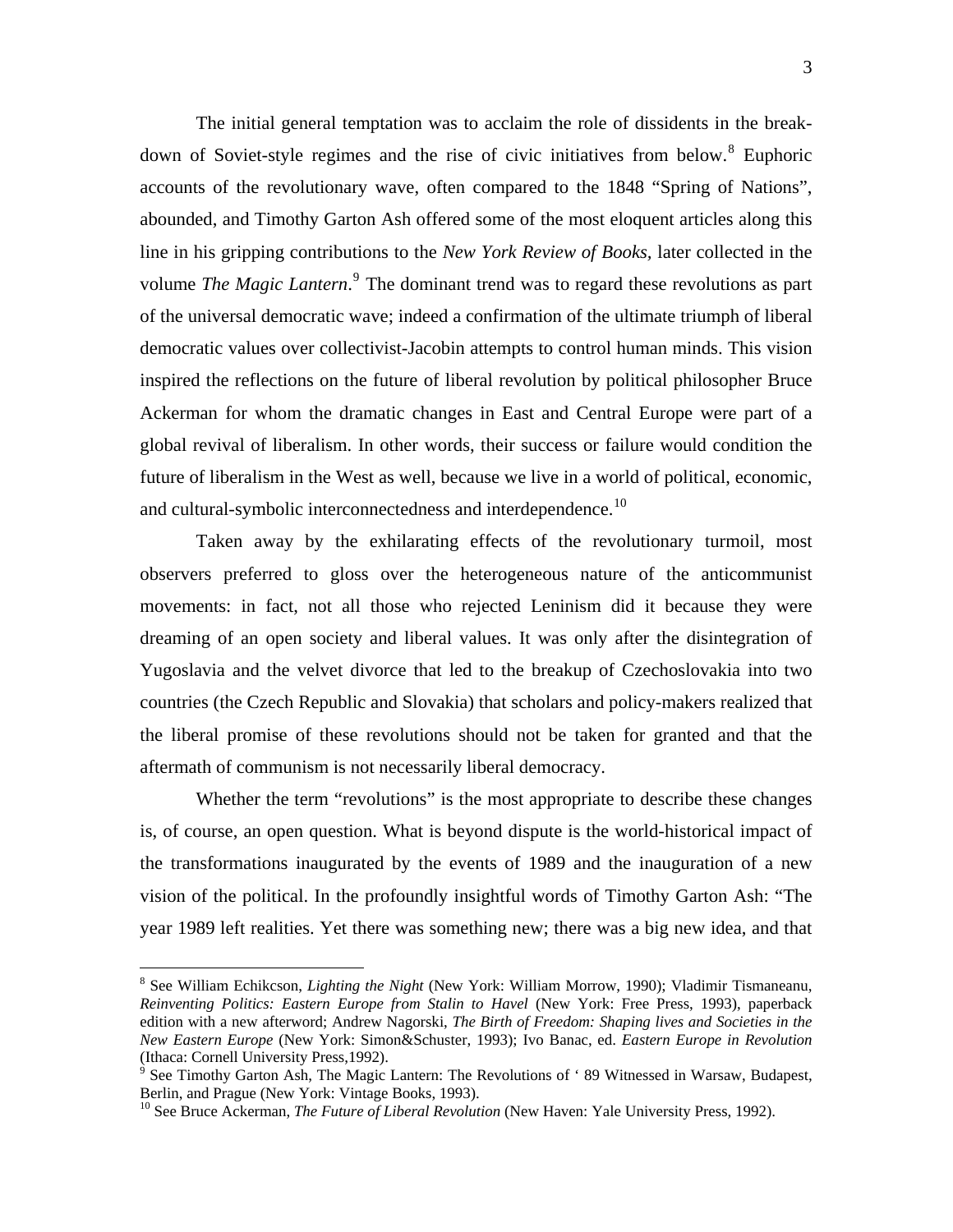was the revolution itself—the idea of the non-revolutionary revolution, the evolutionary revolution. The motto of 1989 could come from Lenin's great critic Eduard Bernstein: 'The goal is nothing, the movement is everything'. ... So this was a revolution that was not about the *what* but about the *how*. That particular motto of peaceful, sustained, marvelously inventive, massive civil disobedience channeled into an oppositional elite that was itself prepared to negotiate and to compromise with the existing powers, the powers that were (in short, the roundtable)—that was the historical novelty of 1989. Where the guillotine is a symbol of 1789, the roundtable is a symbol of 1989."<sup>[11](#page-3-0)</sup>

Some authors (Tony Judt among them) argue that liberal dissidents never had a strong impact on their societies and that the region's procommunist illiberal traditions, enhanced by the lingering effects of Leninism are a major obstacle for liberal democracy to thrive in the region. In this perspective, there is little usable past for exponents of pluralism to hearken back to. Instead, there is a strong and unprocessed memory of real or perceived victimization, a lot of self-idealization and very little readiness for empathy and commiseration. At the opposite end of the interpretative spectrum stands Timothy Garton Ash. As one of the main chroniclers of the breakdown of Leninist regimes in Central Europe and of the role of critical intellectuals in the emergence of civil societies, Garton Ash insists on the revolutions of 1989 as "moral resurrections" and highlights the crucial status of public intellectuals like Havel or Michnik as paragons of a new political style. $^{12}$  $^{12}$  $^{12}$ 

This approach runs counter to the widespread temptation to discard the significance of dissent and treat former anti-communist dissidents as an extinct political force. The fact that many of the personalities mentioned by Garton Ash have lost their prominent positions in post-communist governments is not necessarily an indication of their defeat. After all, seizing power was not the ultimate dissident dream: the antipolitical activist of the 1970s and 1980s were committed to the restoration of truth and morality in the public sphere, the rehabilitation of civic virtues, and the end of the totalitarian method of control, intimidation, and coercion. In this respect, they succeeded.

<span id="page-3-0"></span><sup>11</sup> See Timothy Garton Ash, "Conclusions," in Sorin Antohi and Vladimir Tismaneanu, *Between Past and Future: The Revolutions of 1989 and Their Aftermath* (New York and Budapest: Central European University Press, 2000), p. 398.

<span id="page-3-1"></span><sup>12</sup> T. Garton Ash, *The Magic Lantern*, pp. 131-156.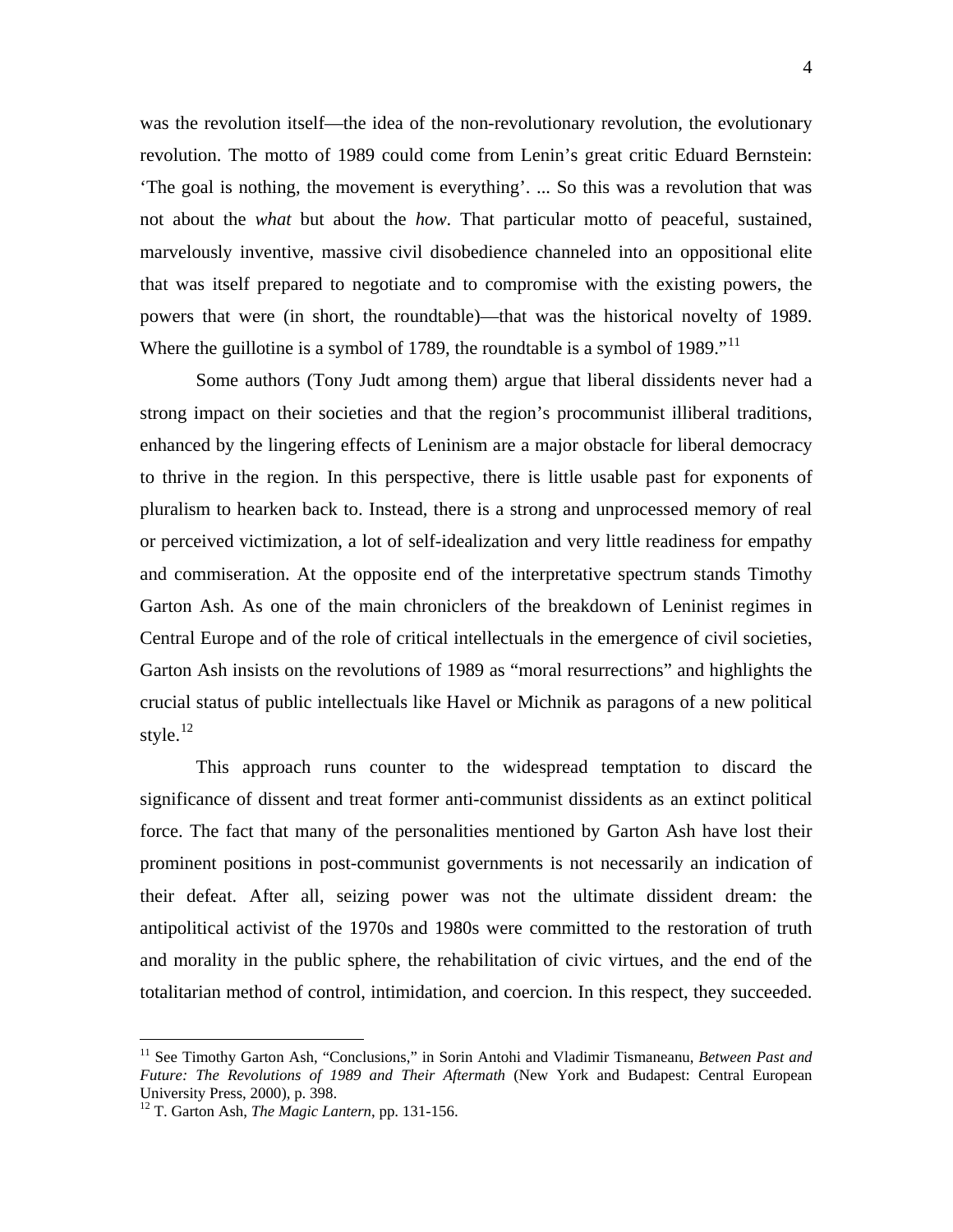True, the new political order is not exactly a liberal heaven, and all sorts of unsavory phenomena have come to the fore: cynicism, corruption, the economic empowerment of the former nomenklaturas, chauvinist and nationalist outburst of intolerance and hatred, new forms of exclusion and ethnic arrogance. But post-1989 East Central Europe is a political and economic laboratory in which the new institutional arrangements will be strongly influenced by the legacies of forty years of Leninism.

Were the events of 1989 genuine revolutions? If the answer is positive, then how do we assess their novelty in contrast to other similar events (the French Revolution of 1789 or the Hungarian one in 1956)? If the answer is negative (as some today like to argue), then it is legitimate to ask ourselves: What were they? Simply mirages, results of some obscure intrigues of the beleaguered bureaucracies that mesmerized the whole mankind but did not fundamentally change the "rules of the game"? These last words, *the rules of the game,* are crucial for interpreting what happened in 1989 and, focusing on them, we can reach a positive assessment of those revolutions and their heritage.

In my view, the upheaval in the East, and primarily in the Central European core countries, represented a series of political revolutions that led to the decisive and irreversible transformation of the existing order. Instead of autocratic, one-party systems, the revolutions created emerging pluralist polities. They allowed the citizens of the former ideologically driven despotisms (closed societies) to recover their main human and civic rights and to engage in the building of open societies.<sup>[13](#page-4-0)</sup> Instead of centrally planned command economies, all these societies have embarked on creating market economies. In these efforts to meet the triple challenge (creating political pluralism, market economy, and a public sphere, i.e. a civil society) some succeeded better and faster than others.<sup>[14](#page-4-1)</sup> While it is true that we still do not know whether all these societies have become well-functioning liberal democracies, it is nevertheless important to emphasize that in all of them the Leninist systems based on ideological uniformity,

<span id="page-4-0"></span><sup>&</sup>lt;sup>13</sup> See Ivo Banac, ed. *Eastern Europe in Revolution* (Ithaca, NY and London: Cornell University Press, 1992.)

<span id="page-4-1"></span><sup>&</sup>lt;sup>14</sup> See Claus Offe, *Varieties of Transition: The East European and East German Experience* (Cambridge, MA: MIT Press, 1997), especially pp. 29-105.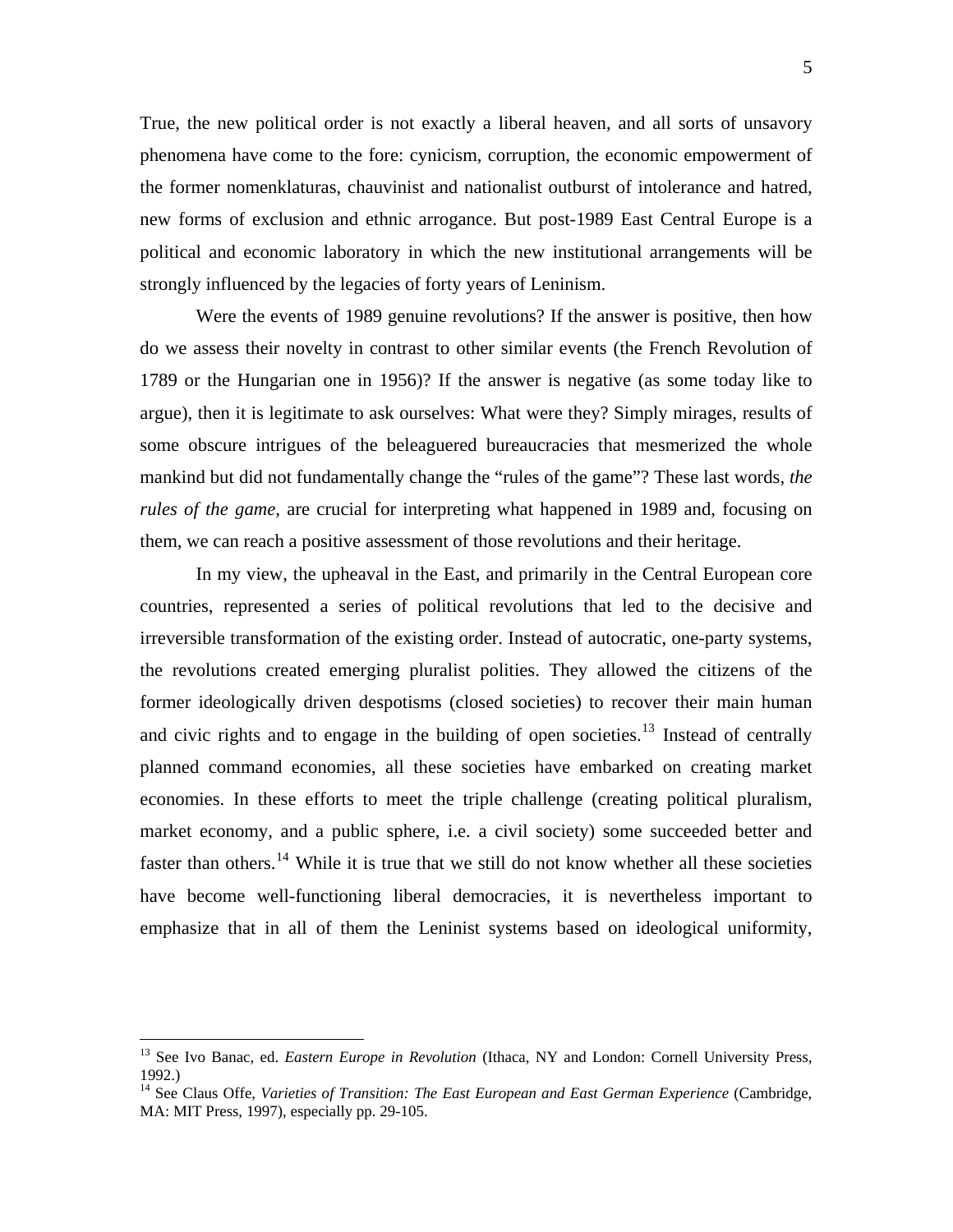political coercion, dictatorship over human needs and suppression of civic rights have been dismantled.<sup>[15](#page-5-0)</sup>

Another factor that should be taken into account is the impact of NATO enlargement and EU expansion on the pace of democratic transitions. As Václav Havel put it: "I felt that the expansion to the East would guarantee the irreversibility of the new conditions in these countries, and of peace in Europe. I could well imagine crowds of populists, demagogues, nationalists, and post-communists who would exploit every delay to argue, with increasing urgency, that the arrogant, consumerist, and selfish West neither recognized us nor wanted us, and therefore we must go our own way."<sup>[16](#page-5-1)</sup>

The road to 1989-1991 was prepared by the less visible, often marginal, but critically significant in the long run, workings of what we call now civil society (Solidarity in Poland, Charter 77 in Czechoslovakia, unofficial peace, environmental, and human rights groups in the GDR, Democratic Opposition in Hungary). In examining the wreckage of Leninism we should thus avoid any one-dimensional, monistic, approach; there is no single factor that explains the collapse: economics as much as politics, and culture as much as insoluble social tensions converged in making these regimes irretrievably obsolete.

Yet these were not just any autocracies: they derived their sole claim to legitimacy from the Marxist-Leninist "holy writ," and once this ideological aura ceased to function, the whole edifice started to falter.<sup>[17](#page-5-2)</sup> They were, to use sociologist Daniel Chirot's apt term, "tyrannies of certitude" and it was precisely the gradual loss of ideological commitment among the ruling elites, what was once a truly Messianic ardor that accelerated the process of inner disintegration of Leninist regimes.<sup>[18](#page-5-3)</sup> In a way, the revolutions of 1989 were an ironical vindication of Lenin's famous definition of a revolutionary situation: those at the top cannot rule in old ways, and those at the bottom do not want to accept these ways any more. They were more than simple revolts because

<span id="page-5-0"></span><sup>15</sup> See Ferenc Fehér , Agnes Heller, György Markus, *Dictatorship Over Needs* (New York: St. Martin's Press, 1983).<br><sup>16</sup> See Václav Havel, *To the Castle and Back*, p. 296.

<span id="page-5-2"></span><span id="page-5-1"></span><sup>16</sup> See Václav Havel, *To the Castle and Back*, p. 296. 17 See Ernest Gellner, *Conditions of Liberty: Civil Society and Its Rivals* (New York: Allen Lane/The Penguin Press, 1994).

<span id="page-5-3"></span><sup>18</sup> Daniel Chirot, op.cit; see also Raymond Taras, ed., *The Road to Disillusion: From Critical marxism to Postcommunism in Eastern Europe* (Armonk/NY; M. E. Sharpe, 1992).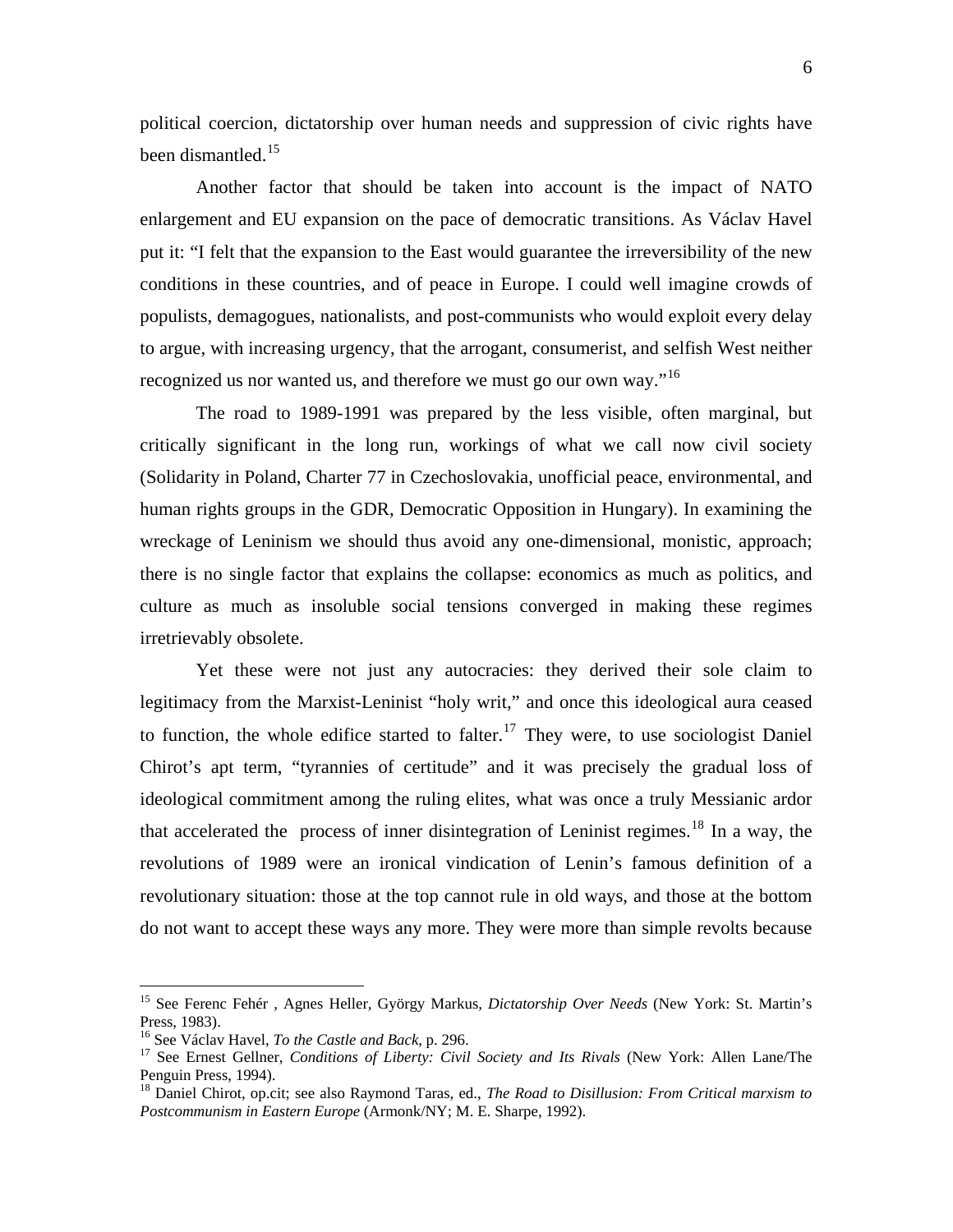they attacked the very foundations of the existing systems and proposed a complete reorganization of society.

Once ideology ceased to be an inspiring force and influential members of the ruling parties, the offspring and beneficiaries of the nomenklatura system, lost their emotional commitment to the Marxist radical behest, the Leninist castles were doomed to fall apart. Here we see the role of what has been called the Gorbachev effect.<sup>[19](#page-6-0)</sup> It was indeed the international climate generated by the shockwaves of the policies of glasnost and perestroika initiated by Mikhail Gorbachev after his election as General Secretary of the Communist Party of the Soviet Union in March 1985 that allowed for an incredible amount of open dissent and political mobilization in East and Central Europe. In the early 1990s, Rita Klimova, a former Charter 77 spokesperson and Czechoslovakia's first ambassador to the US after the demise of communism, confirmed to me, during several conversations, that Gorbachev's new thinking was perceived by the Chartists as a necessary condition (though not sufficient, of course) for major change in East Central Europe. While it is true that for the first two years of his leadership (1985-1987) Gorbachev's strategy toward Eastern Europe was one of encouraging intrasystemic moderate changes, without considering the possibility of communist parties losing their privileged positions, after 1988 things started to change considerably. It was Gorbachev's denunciation of the ideological perspective on international politics (de-ideologization) and the abandoning of the "class struggle" perspective that changed the rules of Soviet-East European relations. The Brezhnev doctrine of limited sovereignty was practically abandoned precisely twenty years after its initial formulation, in August 1968, when it was concocted as a justification for the Warsaw Pact crushing the Prague Spring. Initially Gorbachev used his power to repair rather than ruin the system. Much of what happened as a result of his originally modest reforms was spontaneous and unpredictable, and there was an immense gap between the Soviet leader's neo-Leninist illusions and the practical conditions within these societies. By 1988, Gorbachev acknowledged that lest force be used the Leninist system could not be preserved in the countries of the former Soviet

<span id="page-6-0"></span><sup>&</sup>lt;sup>19</sup> See Karen Dawisha, *Eastern Europe, Gorbachev, and Reform: The Great Challenge* (Cambridge and New York: Cambridge University Press, 1990) and Archie Brown, *The Gorbachev Factor* (Oxford: Oxford University Press, 1997).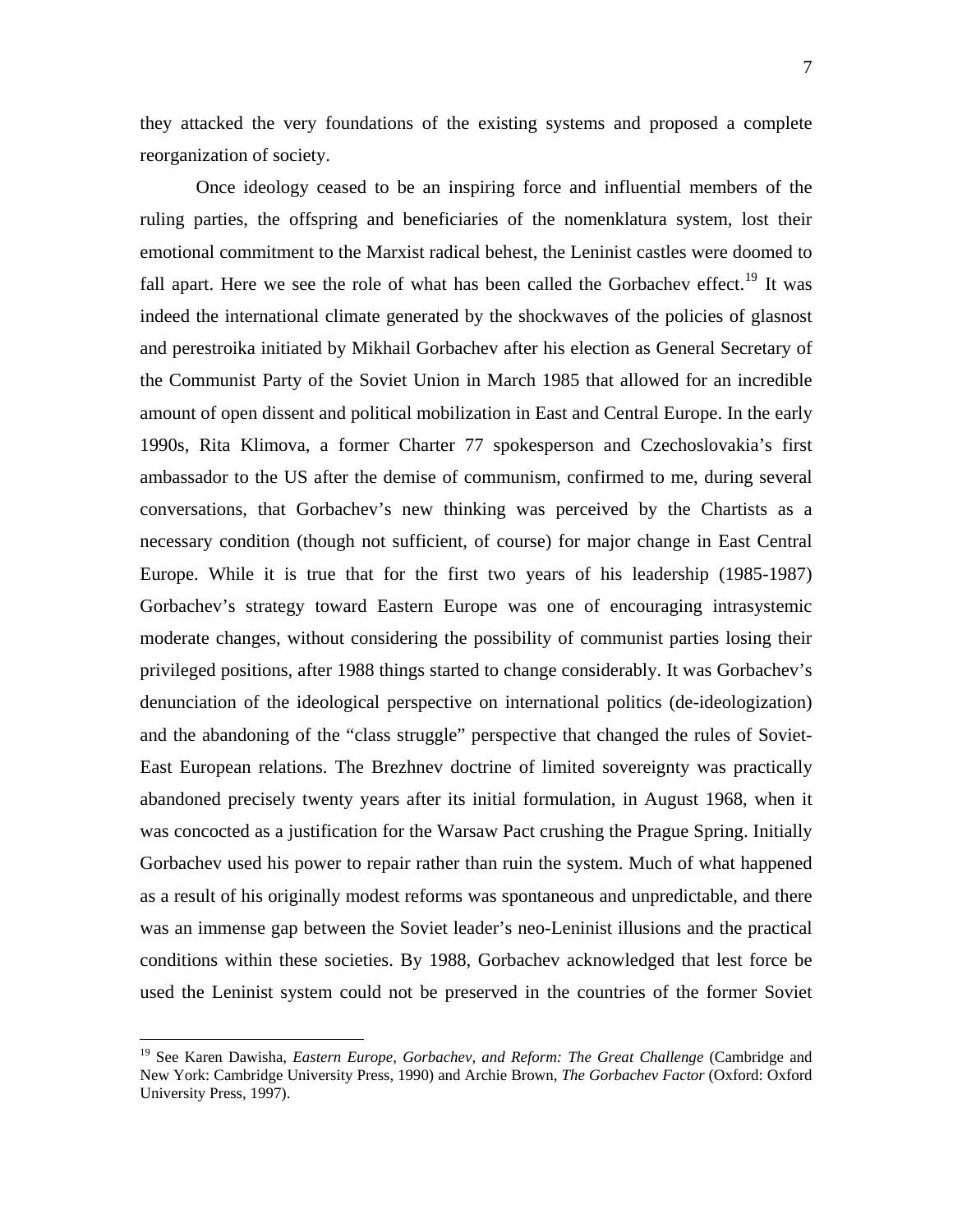Pact: unlike all his predecessors he refused to resort to tanks as the ultimate political argument and rejected the Leninist (or Realpolitik) position that might creates right. In so doing, Gorbachev fundamentally changed the rules of the game. Thanks to the "new foreign policy thinking," advocated by Gorbachev and his close associates Aleksandr Yakovlev and Eduard Shevardnadze, and resented by Politburo hard-liners, the margin of political experimentation in East Central Europe and in the former USSR expanded dramatically.

Let me say that the controversies regarding the treatment of the former party and secret police activists and collaborators were among the most passionate and potentially disruptive in the new democracies. Some argued, together with the first post-communist and anti-communist Polish Prime Minister Tadeusz Mazowiecki, that one needed to draw a "thick line" with the past and fully engage in a consensual effort for building an open society. Others, for reasons that went from unconditional anti-communism to cynical manipulation of an explosive issue, argued that without one form or another of "purification" the new democracies would be fundamentally perverted.

The truth, in my view, resides somewhere in between: the past cannot and should not be denied, covered with a blanket of shameful oblivion. Confronting the traumatic past, primarily via remembrance and knowledge, results in achieving moral justice.<sup>[20](#page-7-0)</sup> Real crimes did take place in those countries and the culprits should be identified and brought to justice. But legal procedures and any other form of legal retribution for past misdeeds should always take place on and individual base; preserving the presumption of innocence is a fundamental right for any human being, including former communist apparatchiks. In this respect, with all its shortcomings, the lustration law in the Czech Republic offered a legal framework that prevented any form of "mob justice". In Romania, where no such law was passed and access to personal secret police files was systematically denied to citizens (while these files continued to be used and abused by

1

<span id="page-7-0"></span><sup>20</sup> See A. James McAdams, *Judging the Past in Unified Germany* (Cambridge and New York: Cambridge University Press, 2001).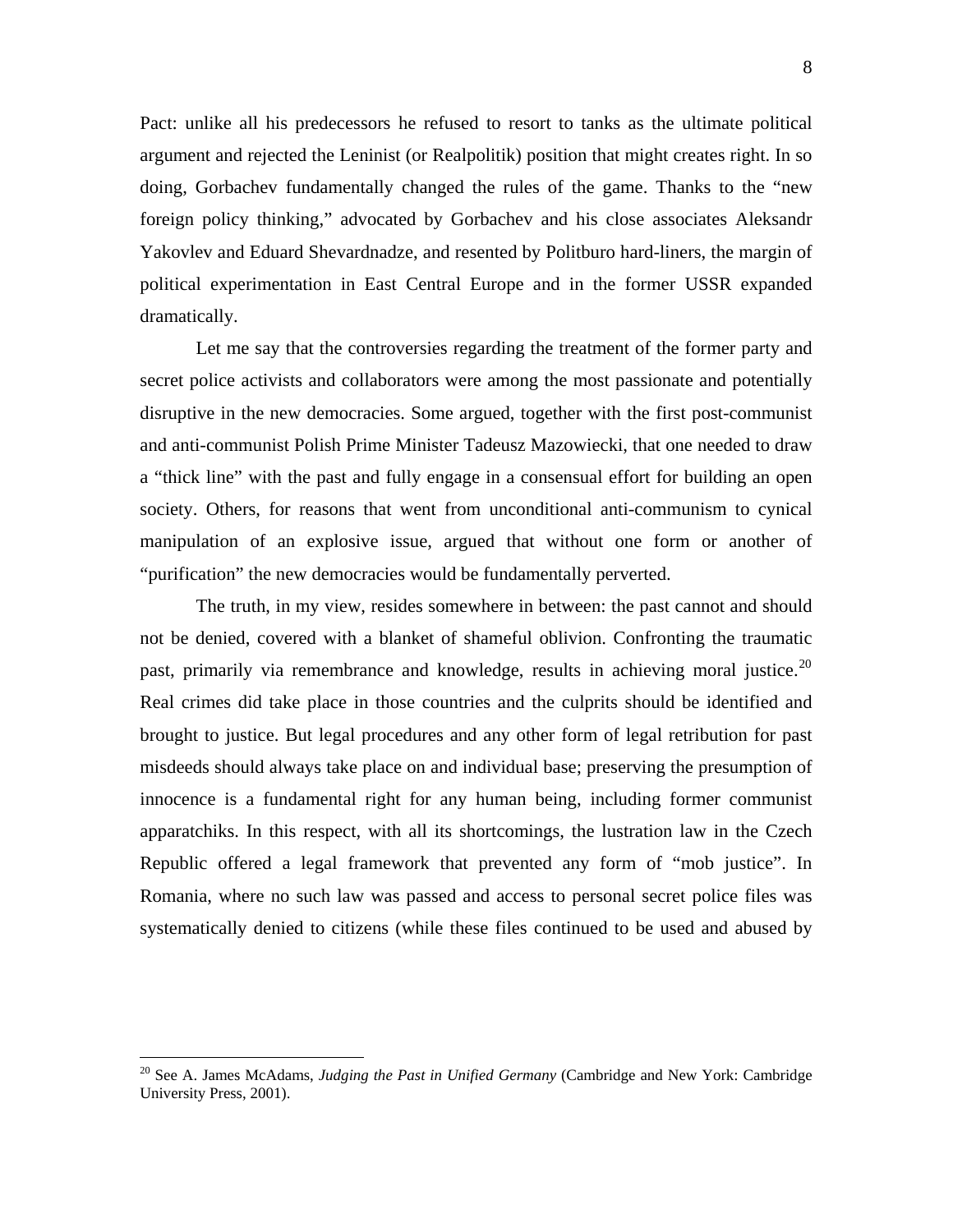those in power), the political climate continued to be plagued by suspicion, murky intrigues and dark conspiratorial visions. $^{21}$  $^{21}$  $^{21}$ 

It is important to notice that, while the structural causes of communism's collapse were similar, the dynamics, rhythm and orientation of these revolutions depended to a large extent on the local conditions. In this respect, one may argue that it was the strength or the weakness of the pre-1989 intraparty reformist trends as well as oppositional traditions that explain the striking distinctions between these events in different countries. The debate on the consequences of 1989 affects our perspective on the role of ideas and public intellectuals in historical changes, the very possibility of a new politics based on trust and morality, and the overall meaning of the anti-totalitarian struggle of critical intellectuals in the East. In my own writings on those events, I maintained—and I cling to this idea—that one of the most profound and enduring meanings of 1989 was the quest for a reinvention of politics along the lines spelled out by the dissidents. If this project fails and East Central Europe reverts to some version of corporatism or quasi-fascist authoritarianism, the consequences of such developments would affect the West as well.

The revolutions of 1989 have fundamentally changed the political, economic, and cultural map of the world. Resulting from the widespread dissatisfaction with Leninist ideological domination, they allowed for a rediscovery of democratic participation and civic activism. After decades of state aggression against the public sphere, these revolutions reinstituted the distinction between what belongs to the government and what is the territory of the individual. Emphasizing the importance of political and civic rights, they created a space for the exercise of liberal democratic values. In some countries these values have become the constitutional foundation on which the institutions of an open society can be safely built. In others, the reference to pluralism remains somewhat perfunctory. But even in the less successful cases of democratic transitions (the Balkans), the old order, based on suspicion, fear, and mass hopelessness, is irrevocably defunct. In other words, while the ultimate result of these transitions is not clear, the revolutions have

<span id="page-8-0"></span><sup>21</sup> For the turbulent experiences with decommunization, see Tina Rosenberg, *The Haunted Land: Facing Europe's Ghost After Communism* (New York: Random House, 1995); Noel Calhoun, *Dilemmas of Justice in Eastern Europe's Democratic Transitions* (New York: Palgrave, 2004).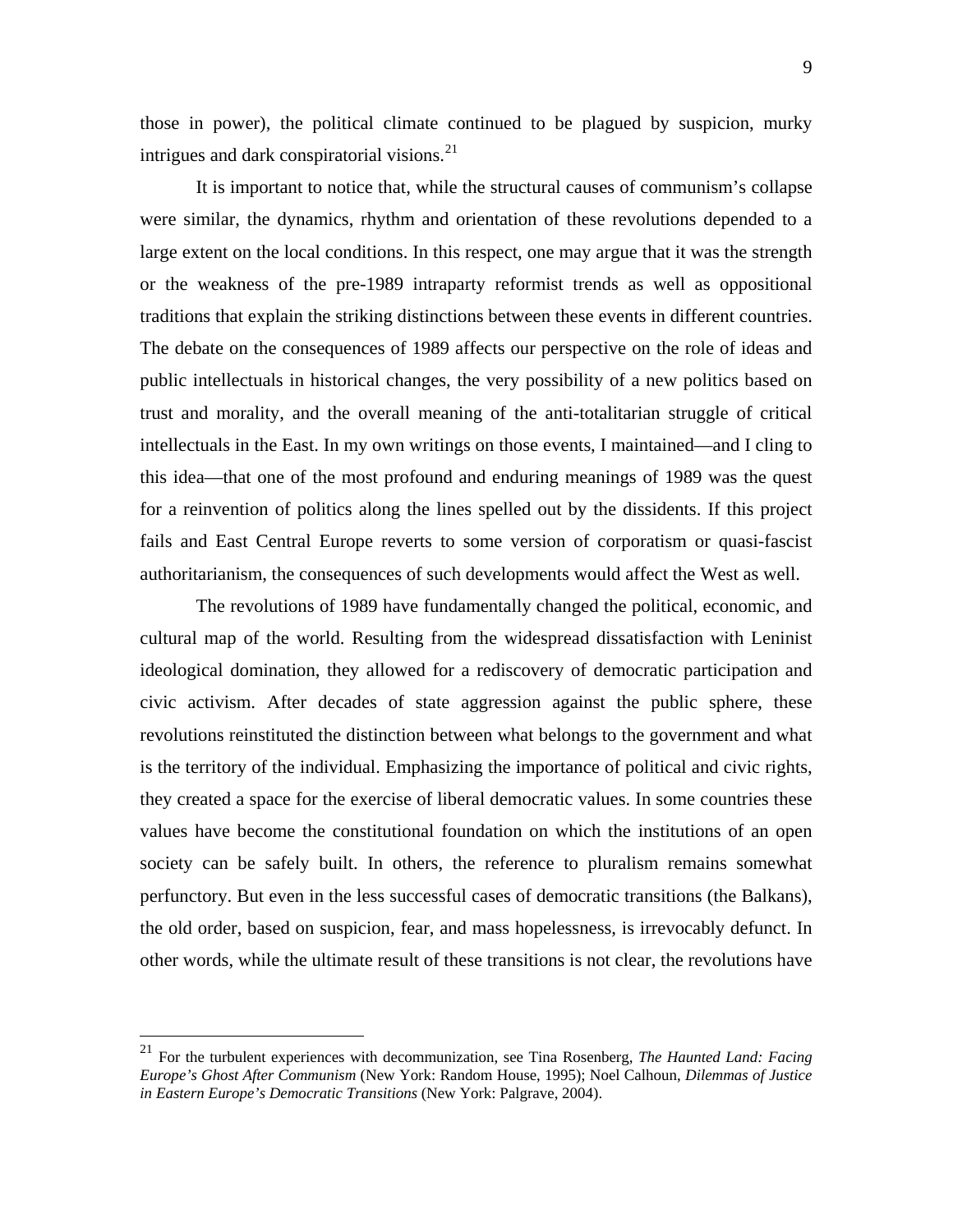succeeded in their most important task: disbanding the Leninist regimes and permitting the citizens of these countries to fully engage in the shaping of their own destinies.

As we celebrate the twentieth anniversary of the 1989 revolutions, we have the possibility of contemplating the firs two postcommunist decades' illusions, expectations, and balance sheet and of speculating on the years to come. Even after NATO's eastward enlargement and the European Union accession of most East European countries (with the notable exception of the Western Balkans) there is a striking tension between pluralist  $-d$ emocratic and ethnocratic and/or radical parties and groups in these societies.<sup>[22](#page-9-0)</sup> The persistence of this dichotomy two decades after 1989 is a telling proof of the ongoing schizophrenic nature of the democratization process. Jack Snyder's by now classical thesis still holds: the political elites' openness to accountability affects the degree of nationalist mobilization and instrumentalization during the transition to democracy. In an attempt to refuse surrendering their authority, these elites hijack political discourse, while simultaneously hampering and taking advantage of citizens' reduced capacity for political participation.<sup>[23](#page-9-1)</sup>

We see a fluidity of political commitments, allegiances, and affiliations - the breakdown of a political culture (one that Leszek Kolakowski and Martin Malia correctly identified as Sovietism) and the painful birth and consolidation of a new one. The moral identity of the individuals has been shattered by the dissolution of all previously cherished - or at least accepted - values and "icons." There are immense problems in the continuity of both social and personal memory. Under circumstances of an incomplete pursuit of legal, political, and historical *Aufarbeitung* ("working through") in relation to the totalitarian communist experience, civic consensus and political trust can hardly mature. Despite the ever-widening rescue operation of and working through fragmented memories (both individual and collective), transparency about a guilty and traumatic past by means of a "politics of knowledge" (Claus Offe) has yet to be achieved.

The difficulty of identifying clear divisions between left and right polarization in postcommunist regimes is linked to the ambiguity and even obsolescence of traditional

<span id="page-9-0"></span><sup>22</sup> See Vladimir Tismaneanu, *Fantasies of Salvation: Democracy, Nationalism, and Myth in Post-Communist Europe* (Princeton: Princeton University Press, 1998) and Ernest Gellner, *Encounters with* 

<span id="page-9-1"></span><sup>&</sup>lt;sup>23</sup> Jack Snyder, *From Voting to Violence: Democratization and Nationalist Conflict*, (New York: Norton, 2000).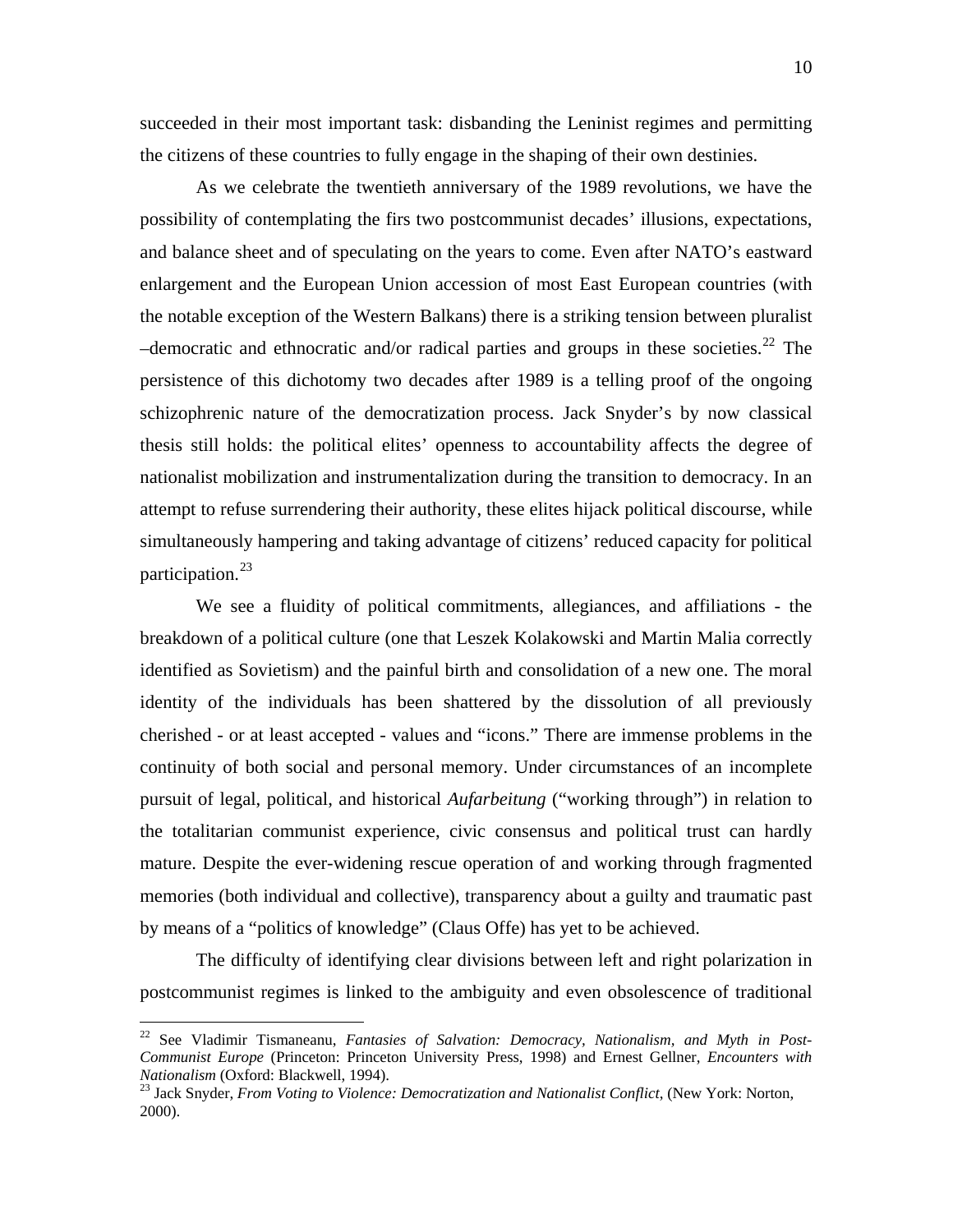taxonomies. In our post-modern and post-conventional age, with its universal disenchantments and political disillusionments, master-narratives such as Marxism or Leninism ceased to be exhilarating ideological projects. Today references to the "left" (in its radical version, at least) are shallow gestures, more born out of nostalgia or a lust for the limelight than expressions of genuine commitment. As Adam Michnik and other former dissidents have often argued, the issue today is not whether one is left or right of center, but whether one is "West of center". Leszek Kolakowski pointed to a paradoxical attitude toward prophetic stands in contemporary Central and Eastern Europe: the intellectuals' disillusionment with redemptive-apocalyptical teleologies provoked their retreat from political matters, which generated the counter-phenomenon of an ethical pauperization of politics, as there remain "fewer intellectual teachers".<sup>[24](#page-10-0)</sup> The door to prominence is wide-open for baroque ideological constructs and negative political eclecticisms. Following, Martin Krygier, I consider that, twenty years after the demise of communism, we experience in the former Soviet bloc a new ideosphere, which is by definition comprehensive, inclusive, and provisional. Moreover, the post-modern political condition makes even organicist, syncretic, and redemptive radicalisms (such as political movements) transient. $^{25}$  $^{25}$  $^{25}$ 

Critical intellectuals seem to have lost much of their moral aura and are often attacked as champions of futility, architects of disaster, and incorrigible daydreamers. Their status is extremely precarious precisely because they symbolize the principle of difference that neo-authoritarian politics tends to suppress. In the context of a widespread disenchantment with political involvement, their moderation remains a crucial factor for social equilibrium. It is essential to avoid mass hysteria, to recognize the need for constitutional consensus, and to foster a culture of predictable procedures. For if these kinds of attacks gather momentum, they could jeopardize the still-precarious pluralist institutions. Ralf Dahrendorf poignantly expressed this imperative of intellectual responsibility: "where intellectuals are silent, societies have no future." (Dahrendorf, 1997:149) In a deeply fragmented social and public environment, under the constant pressures of globalization, Dahrendorf believes that, despite its diminished appeal, the

<span id="page-10-1"></span><span id="page-10-0"></span><sup>&</sup>lt;sup>24</sup> Leszek Kolakowski, *Modernity on Endless Trial* (Chicago: University of Chicago Press, 1990).<br><sup>25</sup> Martin Kryger, "Conservative-Liberal-Socialism Revisited", *The Good Society*, 11 (1): 6-15, 2002.